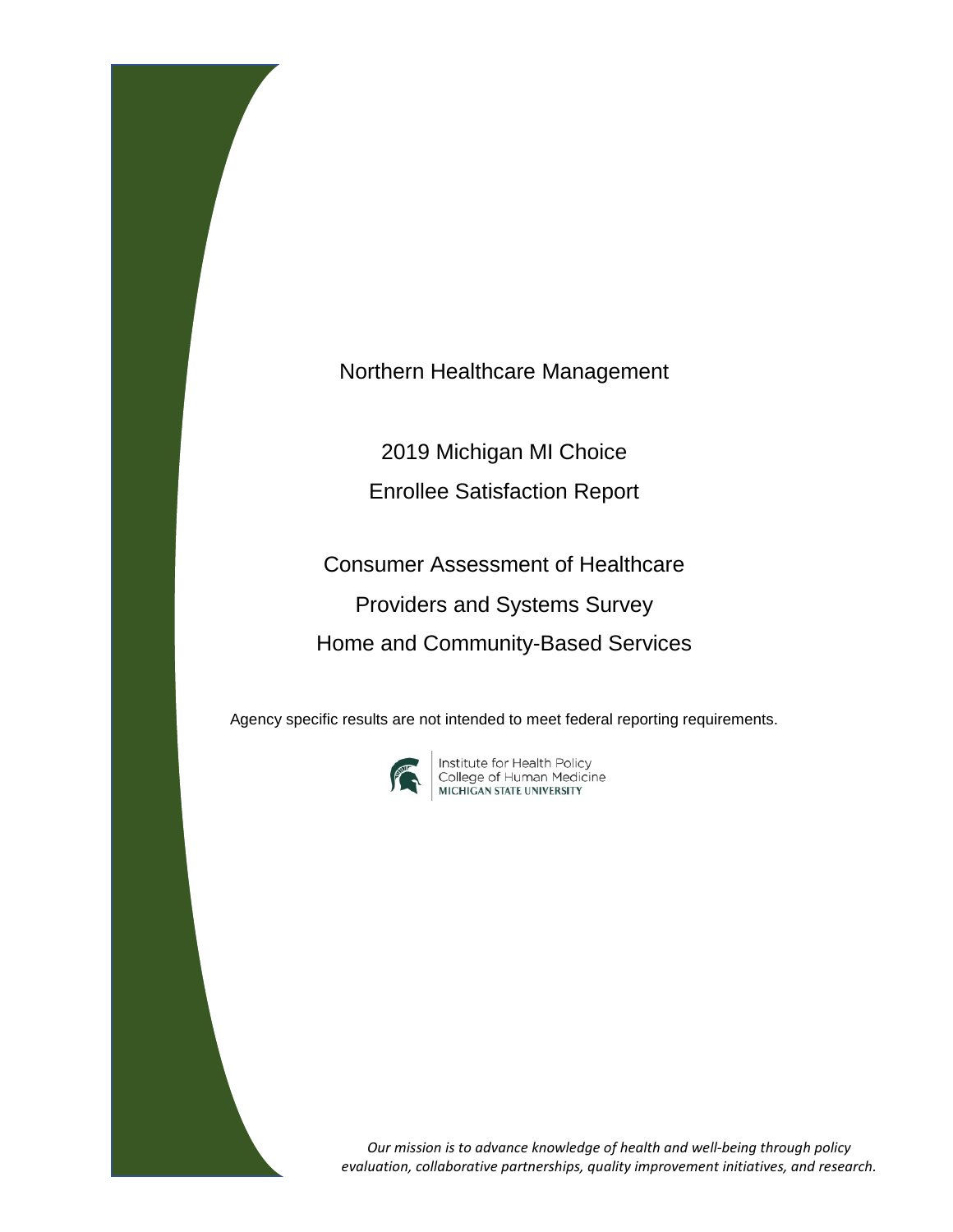

### **Introduction**

The goal of the MI Choice Enrollee Satisfaction Survey is to provide performance feedback that is actionable and that will aid in improving patient-centered service delivery. The CAHPS Home and Community-Based Services Survey was selected because (1) it is the most widely used survey with benchmarking and standardized questions for assessing patient experiences in the United States, (2) the survey tool and technical guidance is publicly available from the Agency for Healthcare Research and Quality, (3) the survey has a strong track record of rigorous scientific development and testing to ensure reliability and validity, and (4) the survey is commonly used as the federal reporting standard to the Centers for Medicaid and Medicaid Services.

## Methodology

There were 8,729 enrollees who met the following criteria for the sampling frame: (1) enrolled in the MI Choice program for at least three months between February and April 2019; (2) had at least one claim during that time period; (3) 18 years of age or older; and (4) did not participate in the 2018 MI Choice Enrollee Satisfaction Survey. A random number methodology per agency was then applied resulting in 3,417 enrollees being including in the telephone sample frame. The sampling frame for the Northern Healthcare Management was 120 with 25 completed surveys.

Prior to the survey administration, a pre-notification letter was sent informing enrollees to anticipate a telephone call. Enrollees were assured that the survey was being sponsored by the State of Michigan and answers kept confidential by Michigan State University.

MI Choice enrollees completed the telephone survey from May to September 2019. The survey was considered viable for inclusion if the respondent answered three cognitive screening questions with valid responses: (1) Does someone come into your home to help you? (2) How do they help you? and (3) What do you call them?

Survey results were standardized to a 100-point scale with mean scores calculated in accordance with the Technical Assistance Guide for Analyzing Data from the CAHPS Home and Community-Based Services Survey. Less than five percent of the respondents opted to use the alternative responses where options are presented as "mostly yes" or "mostly no" instead of a more cognitively challenging Likert-type scale. The alternative responses were also converted to the standardized scale.

Statewide and agency specific calculations are provided within this report. Please note that agency results are informational only and not intended for federal reporting. Official reporting of CAHPS results requires 100 valid surveys per unit of analysis completed by an approved vender. Cells under five were either suppressed or excluded from presentation because of the instability of reporting small numbers.

## **Demographics**

Northern Healthcare Management respondents were more likely to be educated and white when compared to the statewide demographic profile (52.0% vs. 43.4%, 92.0% vs. 71.0%; respectively) as shown in Table 1.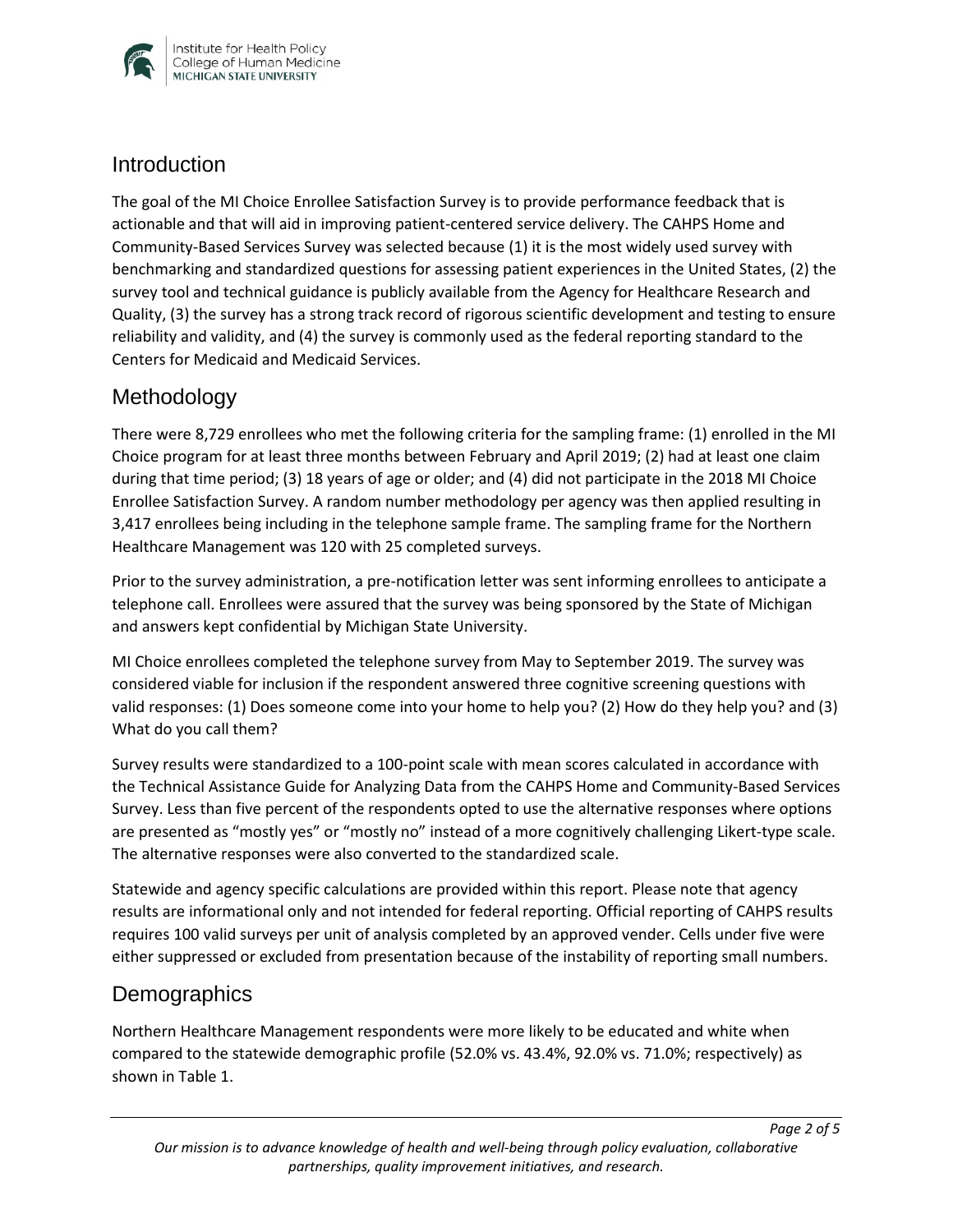

|                        |                      | <b>State</b> |     | <b>Northern</b>                                                             |              |  |  |  |
|------------------------|----------------------|--------------|-----|-----------------------------------------------------------------------------|--------------|--|--|--|
| <b>Demographics</b>    | <b>Response</b>      | %            | #   | %<br>36.0<br>64.0<br>64.0<br>36.0<br>48.0<br>52.0<br>92.0<br>S<br>S<br>55.8 | #            |  |  |  |
| Age                    | 18-64 years old      | 40.3         | 242 |                                                                             | 9            |  |  |  |
|                        | 65+ years old        | 59.7         | 359 |                                                                             | 16           |  |  |  |
| Gender                 | Female               | 66.9         | 402 |                                                                             | 16           |  |  |  |
|                        | Male                 | 33.1         | 199 |                                                                             | 9            |  |  |  |
| <b>Education Level</b> | High School or Less  | 56.6         | 328 |                                                                             | 12           |  |  |  |
|                        | Some College or More | 43.4         | 252 |                                                                             | 13           |  |  |  |
| Race                   | White                | 71.0         | 427 |                                                                             | 23           |  |  |  |
|                        | <b>Black</b>         | 18.8         | 113 |                                                                             | 0            |  |  |  |
|                        | Hispanic             | 3.0          | 18  |                                                                             | $\mathbf{1}$ |  |  |  |
|                        | Other                | 5.2          | 31  |                                                                             | $\mathbf{1}$ |  |  |  |
|                        | Unknown              | 2.0          | 12  |                                                                             | 0            |  |  |  |
| <b>Mental Health</b>   | Scale from 1-100     | 59.5         | 595 |                                                                             | 24           |  |  |  |
| <b>Overall Health</b>  | Scale from 1-100     | 47.9         | 587 | 42.4                                                                        | 25           |  |  |  |

## **Table 1 Demographics**

*'s' indicated suppressed due to cell size less than 5.* 

## **Results**

The CAHPS survey asks 46 questions which can be grouped into 11 domains of objective and actionable information for quality improvement. These domains address issues such as unmet need, physical safety, helpfulness of the case manager, the quality of the patient-caregiver relationship, and the respondent's feelings of self-determination. CAHPS domain results are presented in Table 2.

Northern Healthcare Management scored at least five-percentage points lower than the state average on four domains: (1) Global Rating, (2) Recommendation Measures, (3) Case Manager is Helpful, and (4) Planning Your Time & Activities. Northern Healthcare Management was within five-percentage points of the statewide average on the remaining CAHPS domains.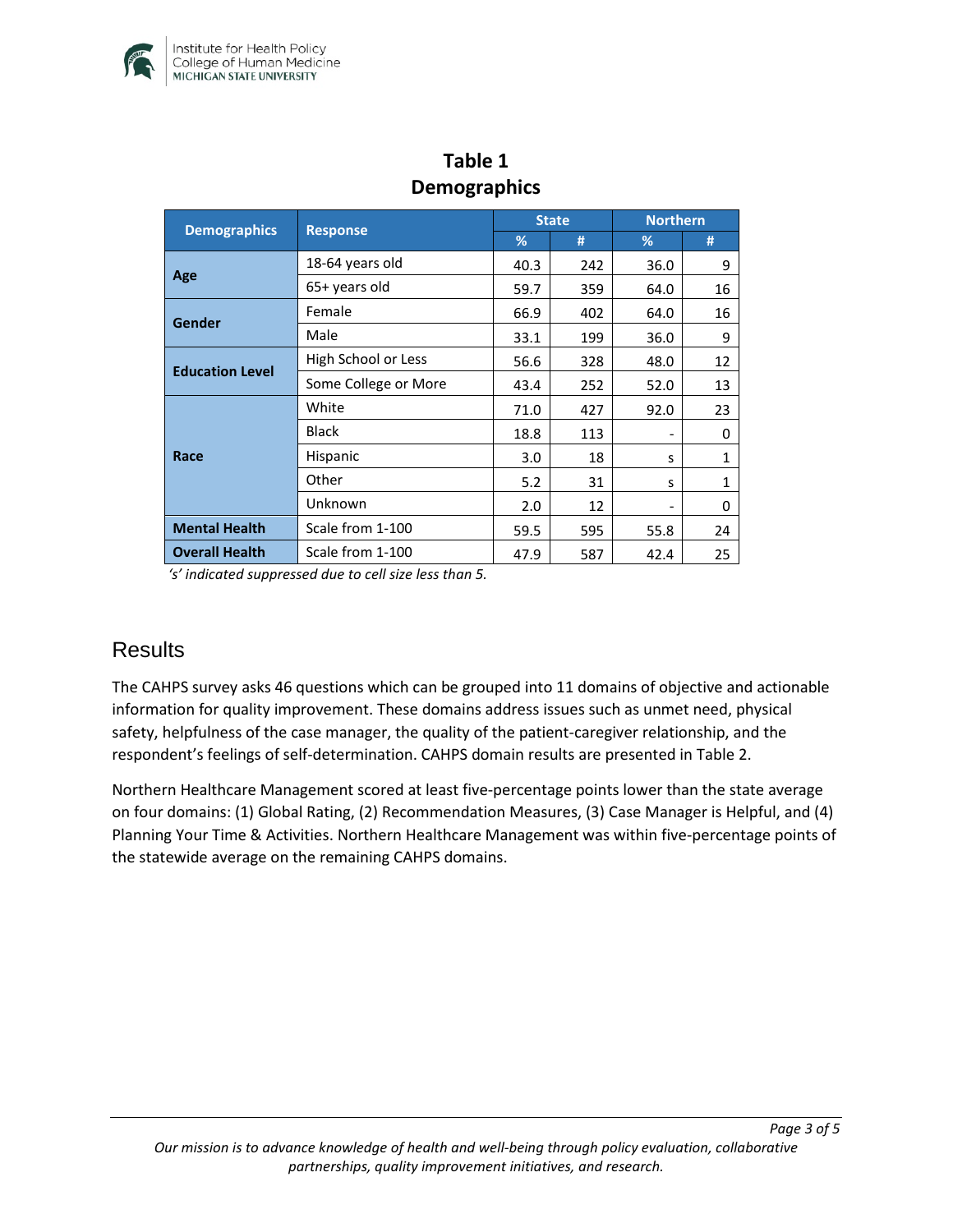

| <b>Category</b>                                                     | <b>Question</b>                                                                    |      | <b>Northern</b><br><b>Percent</b><br>$n=25$ |
|---------------------------------------------------------------------|------------------------------------------------------------------------------------|------|---------------------------------------------|
| <b>Global Ratings</b><br><b>Measures</b>                            | <b>Category Score</b>                                                              |      | 84.7                                        |
|                                                                     | Global Rating of Personal Assistance and Behavioral Health Staff                   |      | 96.7                                        |
|                                                                     | <b>Global Rating of Case Manager</b>                                               |      | 87.4                                        |
| <b>Recommendation</b><br><b>Measures</b>                            | <b>Category Score</b>                                                              |      | 85.7                                        |
|                                                                     | Recommendation of Personal Assistance and Behavioral Health<br>Staff               |      | 95.0                                        |
|                                                                     | Recommendation of Case Manager                                                     |      | 87.0                                        |
| <b>Staff are reliable</b><br>and helpful                            | <b>Category Score</b>                                                              | 92.4 | 92.9                                        |
|                                                                     | Staff come to work on time                                                         |      | 98.4                                        |
|                                                                     | Staff work as long as they are supposed to                                         |      | 98.4                                        |
|                                                                     | Someone tells you if staff cannot come                                             |      | 93.8                                        |
|                                                                     | Staff make sure you have enough privacy for dressed, shower,<br>bathing            |      | 91.7                                        |
| <b>Staff listen and</b><br>communicate<br>well                      | <b>Category Score</b>                                                              | 94.9 | 90.2                                        |
|                                                                     | Staff treat you with courtesy and respect                                          | 97.0 | 98.4                                        |
|                                                                     | Staff explanations are easy to understand                                          |      | 100                                         |
|                                                                     | Staff treat you the way you want them to                                           |      | 98.4                                        |
|                                                                     | Staff explain things in a way that is easy to understand                           |      | 95.3                                        |
|                                                                     | Staff know what kind of help you need with everyday activities                     | 96.6 | 100                                         |
| <b>Case Manager is</b><br><b>Helpful</b>                            | <b>Category Score</b>                                                              | 94.5 | 88.8                                        |
|                                                                     | Able to contact this case manager when needed                                      | 97.8 | 100                                         |
|                                                                     | Case manager helped when asked for help with getting or fixing<br>equipment        |      | 85.0                                        |
|                                                                     | Case manager helped when asked for help with getting other<br>changes to services  | 91.4 | 81.3                                        |
| <b>Choosing the</b><br><b>Services that</b><br><b>Matter to You</b> | <b>Category Score</b>                                                              | 90.9 | 93.0                                        |
|                                                                     | Person-centered service plan included all of the things that are<br>important      |      | 86.0                                        |
|                                                                     | Staff knows what's on the service plan, including the things that<br>are important | 95.4 | 100                                         |

# **Table 2 2019 MI Choice Enrollee Satisfaction Survey**